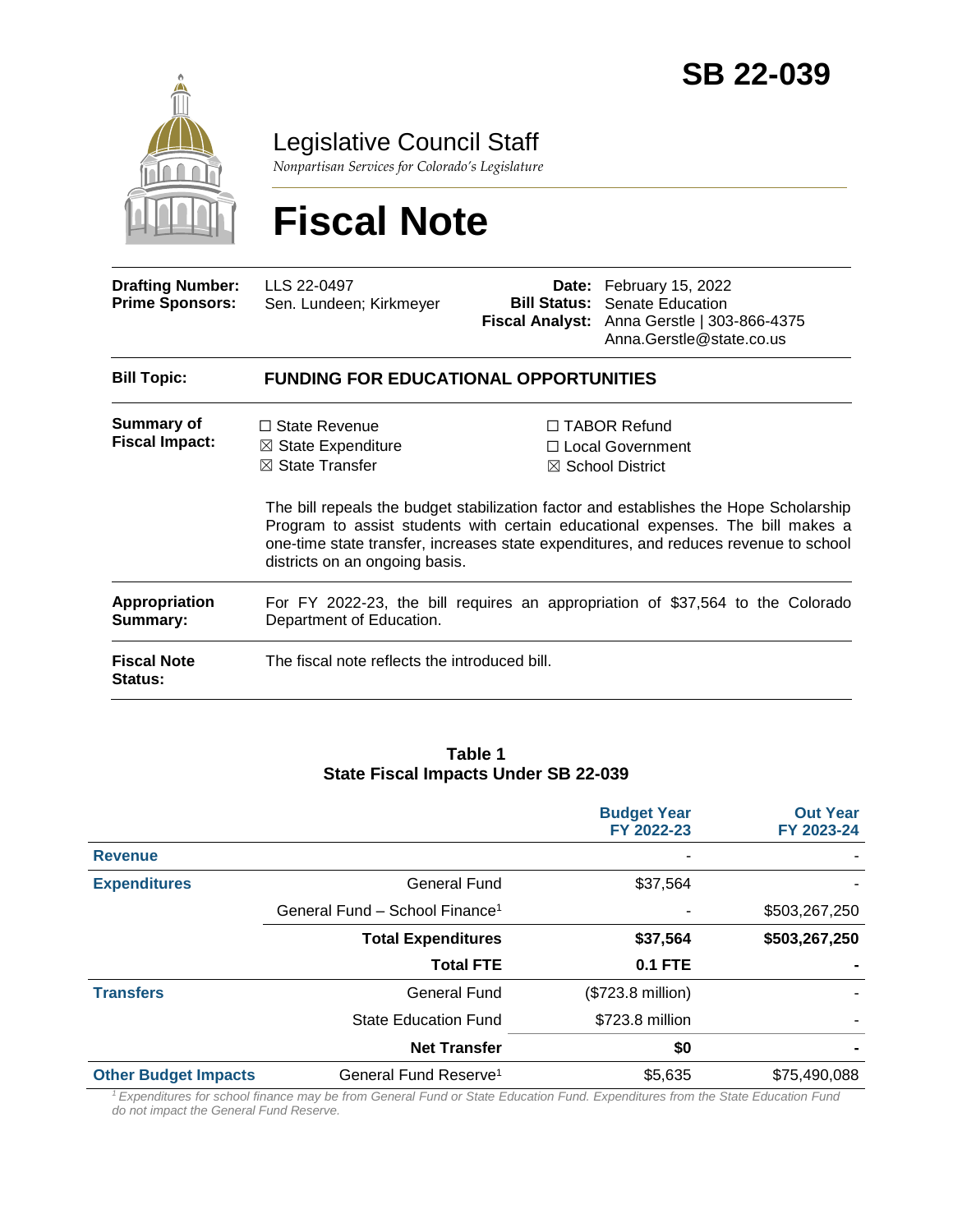Page 2

February 15, 2022 **SB 22-039** 

# **Summary of Legislation**

**School finance.** The bill repeals the budget stabilization factor beginning in FY 2023-24, and transfers \$723.8 million from the General Fund to the State Education Fund (SEF) in FY 2022-23.

**Hope Scholarship Program.** The bill creates the Hope Scholarship Program to assist with certain educational expenses, including:

- tuition or fees at a nonpublic school in Colorado; or
- costs or fees for home-based educational programs, tutoring, academic assessments, enrichment programs, and other educational programs.

To be eligible, a student must be a resident of Colorado, and at the time of application:

- be enrolled in a public school for at least 45 days per semester, and remain enrolled until an award letter is issued;
- was enrolled full-time in a public school for the year prior to the application; or
- be eligible to enroll in kindergarten at a public school in Colorado.

If the number of students participating in the program on July 1, 2024 is less than five percent of the total number of students enrolled in public schools during the prior year, then beginning July 1, 2026, any student eligible to enroll in public school can apply for the program.

*Administration.* The Colorado Department of Education (CDE) must contract with an outside organization with demonstrated success in administering financial accounts (administering entity) to administer the program no later than February 1, 2023. The administering entity may retain up to 5 percent of the transfer amounts it receives from CDE for each student to administer the program, and the contract may not include any additional remuneration.

The administering entity must establish an application process, to be available by March 1, 2023, maintain and oversee an account for each eligible student. Parents may spend money from the student's account for eligible expenses. The entity must require parents to agree to program requirements and guidelines, and annually audit a representative sample of parents to ensure that money is spent for allowable uses. The administering entity must commence legal action to recover any amount illegally spent.

*Transfer amounts.* For each participating student, CDE must transfer to the administrating entity an amount equal to the lesser of 125 percent of the statewide average state share of per pupil revenues for the prior budget year, or the state of per pupil revenues in the student's district of residence. The amount is transferred from the state share that the student's district of residence would have otherwise received, and prorated based on the time remaining in the budget year.

If the amount transferred for an eligible student is less than 125 percent of the statewide average state share of per pupil revenues, CDE must transfer an additional amount so that each student receives 125 percent of statewide average share of per pupil revenues. The General Assembly must annually appropriate an amount to fund these transfers.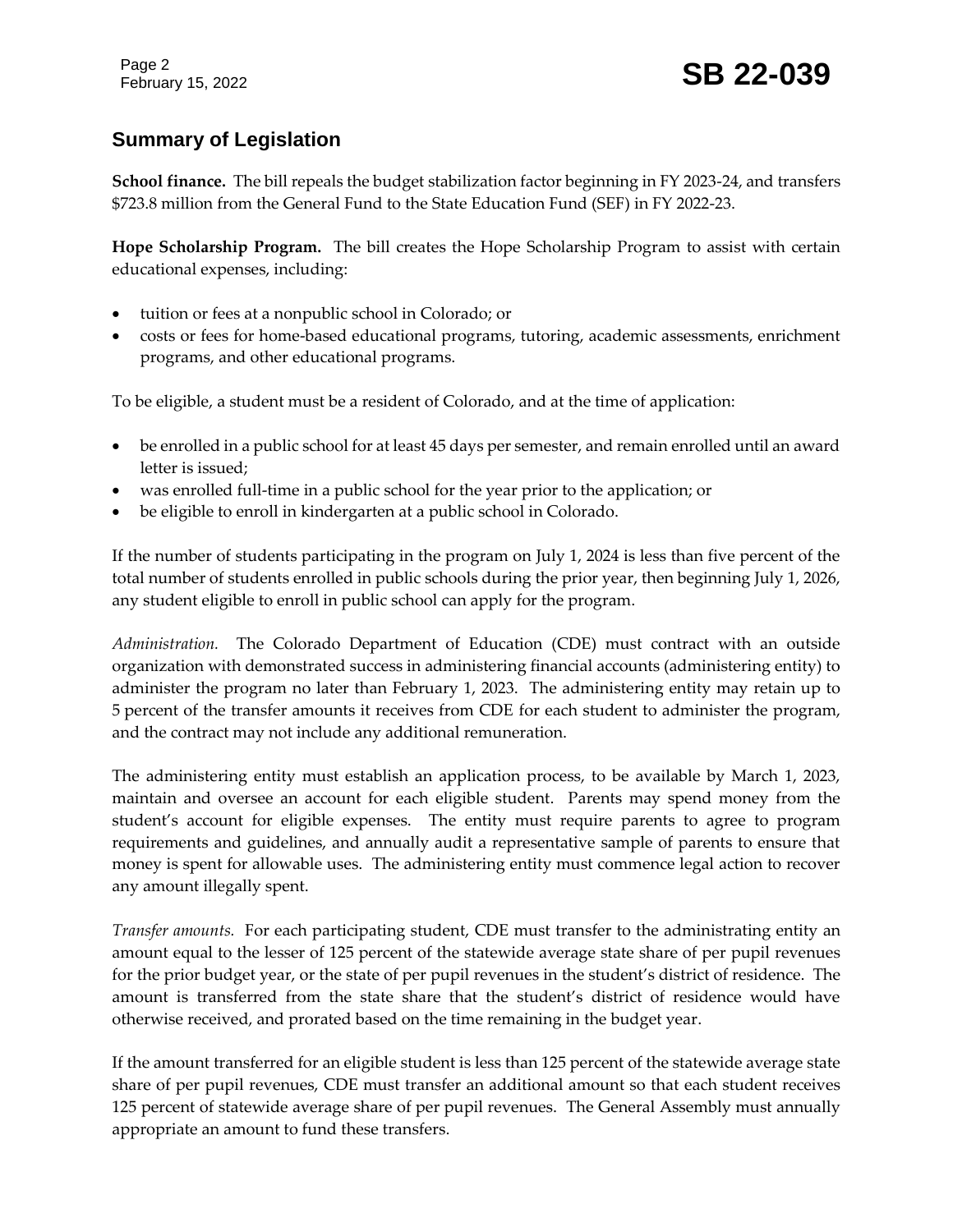Page 3

February 15, 2022 **SB 22-039** 

# **Background**

The budget stabilization factor, formerly known as the negative factor, was adopted in 2010 by the state legislature to reduce the state share of school finance in order to stabilize the state budget. With a few exceptions, it reduces total funding proportionately across districts. In the current FY 2021-22, the budget stabilization factor is expected to reduce state funding for most districts by 5.93 percent, or \$503 million.

## **Assumptions**

**Budget stabilization factor.** This fiscal note assumes the passage of House Bill 22-1186, the FY 2021-22 midyear adjustment bill for school finance and that the resulting budget stabilization factor of \$503.3 million would remain constant at this level through FY 2023-24.

**Hope scholarship program.** The fiscal note assumes that 8,808 students will participate in the program. The estimate for participating students reflects 1 percent of current student enrollment, and would represent a 15 percent increase relative to home-school and private school enrollment in FY 2021-22.

Additionally, there are 86 districts that are expected to have a state share per pupil in FY 2022-23 that is less than 125 percent of the statewide average. Should students participate in the program from one of these districts, the General Assembly must appropriate money to make up the gap between the district state share per pupil and 125 percent of the statewide average.

# **State Transfers**

In FY 2022-23, the bill makes a one-time transfer of \$723.8 million from the General Fund to the State Education Fund.

## **State Expenditures**

The bill increases state expenditures in CDE by \$37,564 in FY 2022-23 and \$503.3 million in FY 2023-24. Expenditures are assumed to be from the General Fund. Expenditures are shown in Table 2 and detailed below.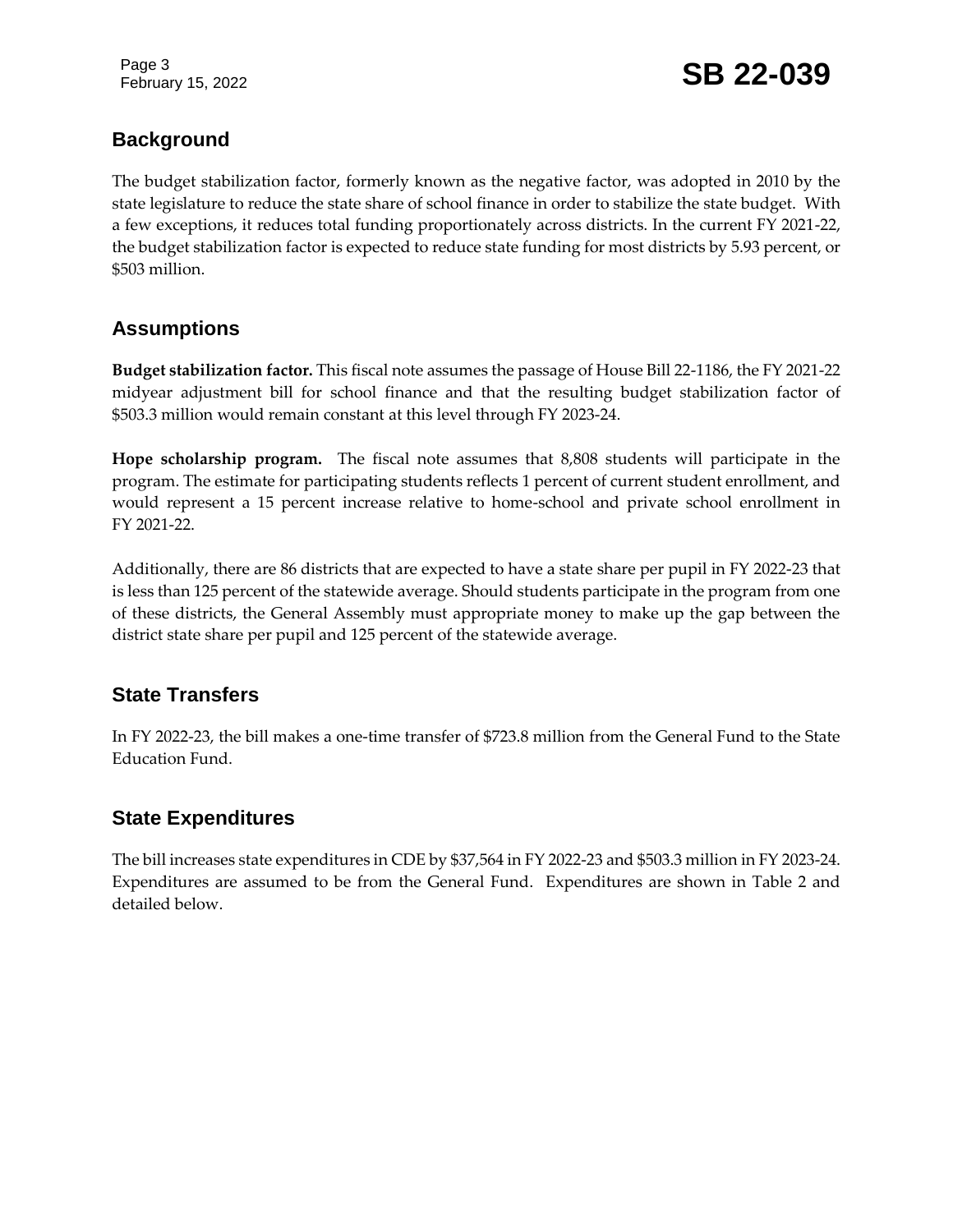|                                                   | FY 2022-23 | FY 2023-24     |
|---------------------------------------------------|------------|----------------|
| <b>Department of Education</b>                    |            |                |
| <b>RFP Cost</b>                                   | \$17,850   |                |
| <b>Legal Services</b>                             | \$19,714   |                |
| State Share of School Finance - BSF Repeal        |            | \$503,267,250  |
| State Share of School Finance – Hope Scholarships |            | (\$67,270,346) |
| Transfers to Admin Entity - Hope Scholarships     |            | \$67,270,346   |

**Total Cost \$37,564 \$503,267,250**

#### **Table 2 Expenditures Under SB 22-039**

<sup>1</sup> *Centrally appropriated costs are not included in the bill's appropriation.*

**School finance.** By repealing the budget stabilization factor in FY 2023-24, the bill increases the state share of school finance on an ongoing basis. Assuming the FY 2023-24 budget stabilization factor remains constant at FY 2021-22 levels, the bill will increase the state share by the \$503.3 million. The actual increase in the state share will depend on what the actual budget stabilization factor is for FY 2023-24.

**Total FTE - Legal Services 0.1 FTE -**

**Colorado Department of Education.** In FY 2022-23, CDE requires \$17,850 to issue a request for proposal to hire the administering entity. This reflects standard costs for the department for this purpose. In addition, CDE requires 200 hours of legal services to implement the program and contract with the administering entity. Legal services are provided at a rate of \$95.57 per hour by the Department of Law, which requires 0.1 FTE for this work.

**Hope Scholarship Program.** The bill requires that that CDE transfer an estimated \$67.3 million to the entity administering the scholarship program beginning in FY 2023-24. This amount is based on an assumed 8,808 participating students, and each participating student receiving \$7,637, which is 125 percent of the FY 2022-23 statewide average per pupil state share before the application of the budget stabilization factor.

*State share for school districts.* The \$67.3 million that is transferred to the administering entity also represents a decrease in the state share of total program that districts receive. To the extent that participating students are from the 86 districts with a per pupil state share that is less than 125 percent of the statewide average, the reduction in state share will be less than estimated. It is unknown how many students from these districts will participate. To the extent participation exceeds estimated levels, the reduction will be greater than anticipated.

*Additional appropriations.* Additional appropriations outside the state share of school finance will be required for participating students from these 86 districts in order to ensure that each student receives 125 percent of the statewide average state share per pupil in their account. Because it is unknown how many students from these districts will participate, the fiscal note assumes that an additional appropriation will occur through the budget process as necessary.